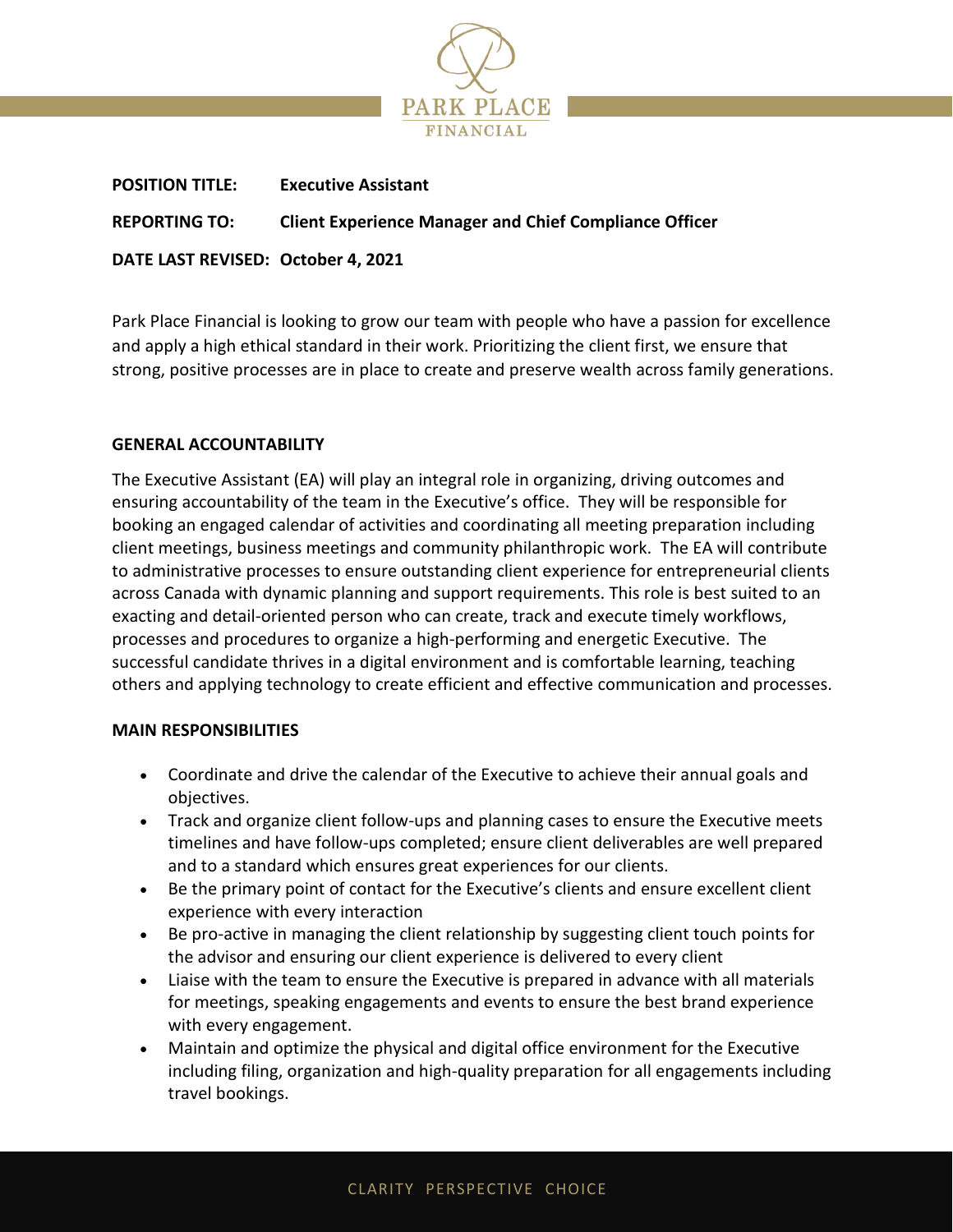

- Ensure the executive is fully prepared for all meetings in the schedule, including, drafting agendas, preparing the files, confirming locations and hospitality
- Coordinate the follow up and action items on all client files for preparation of the meeting as well as post-meeting follow up
- Ensure a regular system of review meetings with clients. Pro-actively work with the Executive to book his calendar to ensure service model is executed with all clients
- Manage, optimize and enter information into the Park Place Customer Relationship Management tool
- Assist with the processing of client applications for insurance and financial products.
- Work with the Compliance Officer to ensure that all file preparations and agendas for client meetings are compliant with applicable regulations.
- Work with the Marketing team to coordinate client invitation lists and ensure the Executive is prepped well in advance for corporate events including presentations.
- Based on your interactions with clients, make recommendations on advisor-lead marketing activities including written articles, events and presentation topics that may be attractive to clients.
- Work with the Executive team to implement and track key projects where requested.
- Contribute to operational processes to ensure continuous improvement in the quality of our client engagements.
- Recognize and act on opportunities to request a testimonial from our current clients.
- Contribute to the overall cleanliness and order of the shared file room areas, staff rooms etc.
- Ensure the Partner's office is clean, files are put away and manage a daily in, out and work in progress box, ensuring work-in-progress is followed up on.
- Other duties as assigned.

# **WORKING RELATIONSHIPS**

**Partners/Executive Team:** Continuous interaction to assist, schedule and prepare needed resources.

**Customers/Clients:** Continuous interaction to contribute to assist, advise, guide and resolve questions, concerns and complaints.

### **SKILLS AND COMPETENCIES**

- Strong interpersonal skills with a proven ability to attract, build and establish strong relationships with our clients, stakeholders, and members of the team
- Demonstrated ability to set and achieve strategically important goals
- High energy, positive, organized and excited about the work that we do for our clients
- Impeccable and thoughtful time manager